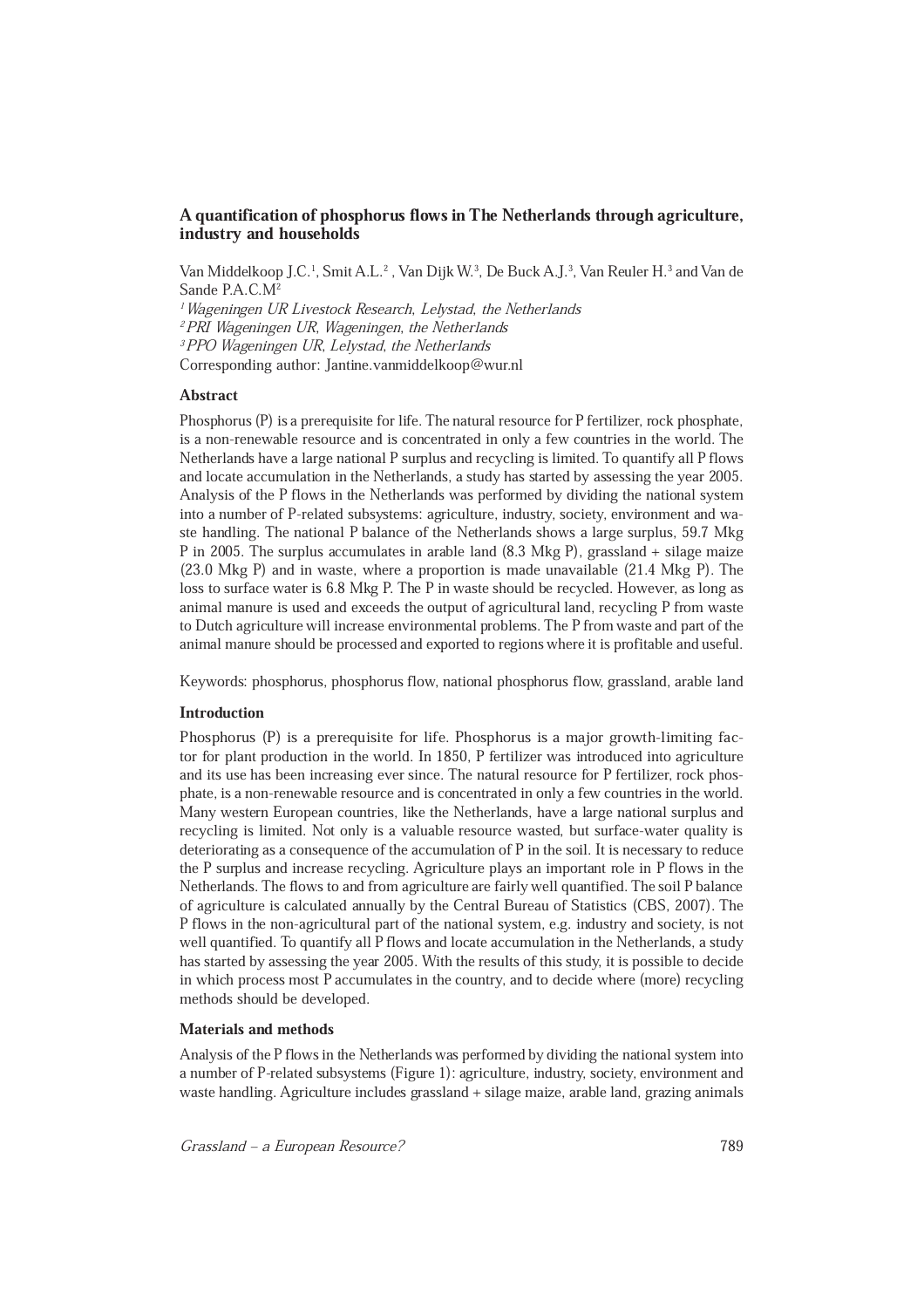(cattle, goat and sheep), intensive animal husbandry (poultry, pigs, fur animals) and manure. Industry includes food, feed and non-food industry. Waste includes subsystems which are outside the scope of this paper. They are described in Smit et al. (2010).

The data that are necessary to estimate and calculate the P flows in the Netherlands, e.g. acreages and yields of crops, number of animals, animal production, use of fertilizer, import and export of food and feed components, were retrieved from national statistics (CBS, 2008). Animal manure was calculated by a balance method: intake minus production results in manure. Mineral- and organic-P fertilization was divided over grassland + silage maize based on data from the BIN-farm network (farm accountancy network; LEI, 2005). The data were processed in a Material Flow Analysis (MFA) which provides a systematic assessment of the flows and stocks of materials within a system defined in space and time (Brunner and Rechberger, 2004). In MFA the subsystems and flows were defined. Some subsystems were allowed to accumulate P (e.g. agricultural land) and from other subsystems (e.g. industry and households) the flows were defined as results from other flows and no accumulation was assumed. The P leaching from agricultural ground was used from the emission registration in the Netherlands (www.emissieregistratie.nl) and was not (yet) a function of surplus.

#### Results and discussion

The results are given in million kg P in a scheme representing the Netherlands (Mkg P, Figure 1). The results show that the national P-balance of the Netherlands had a surplus of 59.7 Mkg P in 2005.

This surplus accumulated on land for arable crops (8.3 Mkg P, 12.5 kg P per ha), grassland and silage maize (23.0 Mkg P, 18.7 kg P per ha), through waste (21.4 Mkg P) and part was



Figure 1. P-flows in the Netherlands (the size of the flow is indicated in the ellipse in Mkg of P; accumulation of P is indicated where appropriate in the square boxes)

<sup>790</sup> Grassland Science in Europe, Vol. 17